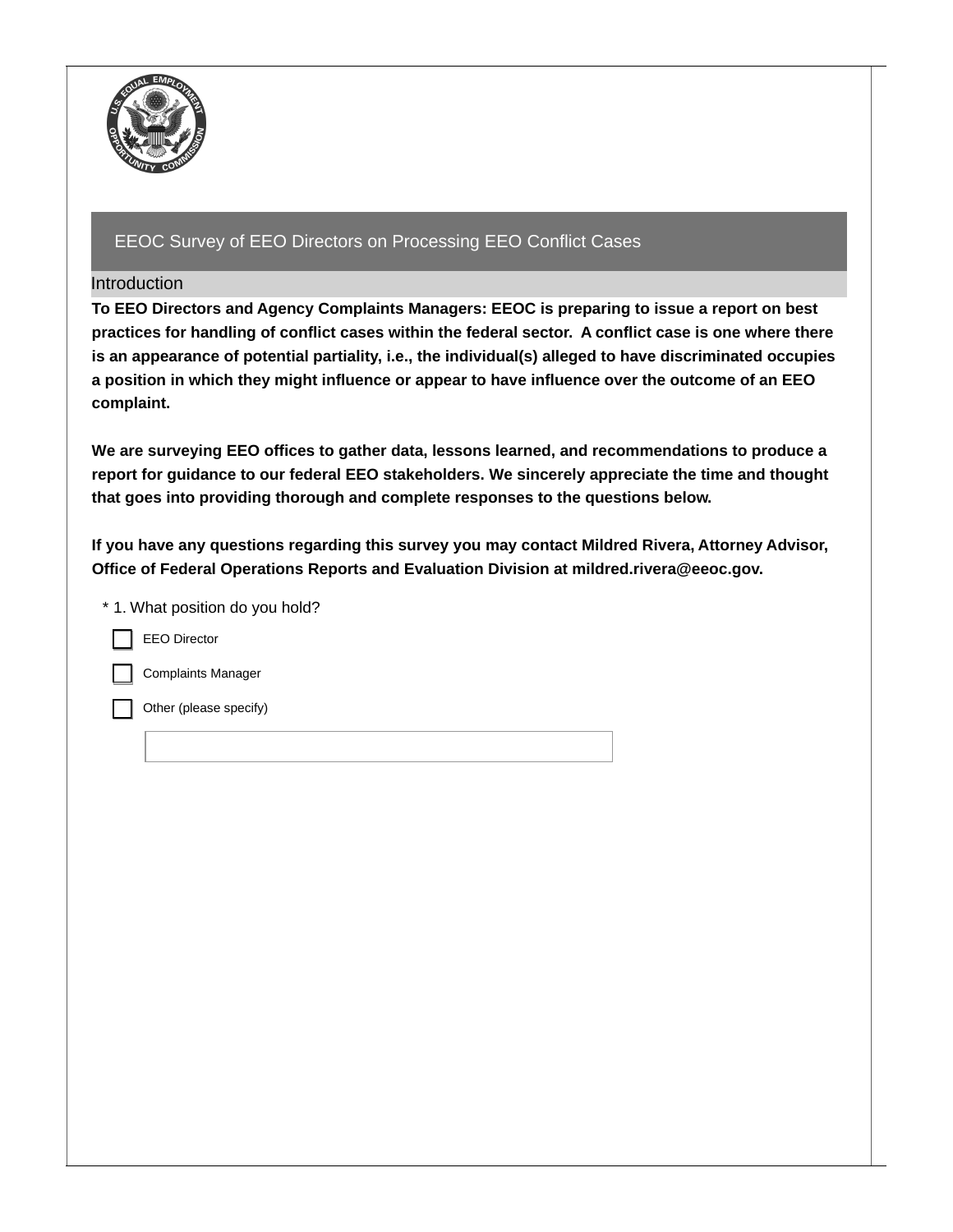

| EEOC Survey of EEO Directors on Processing EEO Conflict Cases                                                                                                           |
|-------------------------------------------------------------------------------------------------------------------------------------------------------------------------|
|                                                                                                                                                                         |
| * 2. How do you define a "conflict" case? Check as many as apply.                                                                                                       |
| a. An individual who wants to be counseled on a potentially discriminatory action taken by someone in the EEO Office                                                    |
| b. An individual who wants to be counseled on a potentially discriminatory action taken by some senior leader in the chain of<br>command above the agency EEO Director. |
| c. An individual who wants to file a complaint involving someone in the EEO Office                                                                                      |
| d. An individual who wants to file a complaint involving a senior official in the chain of command of the agency EEO Director                                           |
| e. Other (please specify)                                                                                                                                               |
|                                                                                                                                                                         |
| * 3. Approximately how many conflict cases (informal and formal) are filed at your Agency in a year? (Please<br>be as specific as possible.)                            |
| * 4. Does your office have a written policy on the processing of conflict cases? (If yes, please provide a copy<br>to conflict.survey@eeoc.gov.)<br>Yes                 |
| No                                                                                                                                                                      |
|                                                                                                                                                                         |
|                                                                                                                                                                         |
|                                                                                                                                                                         |
|                                                                                                                                                                         |
|                                                                                                                                                                         |
|                                                                                                                                                                         |
|                                                                                                                                                                         |
|                                                                                                                                                                         |
|                                                                                                                                                                         |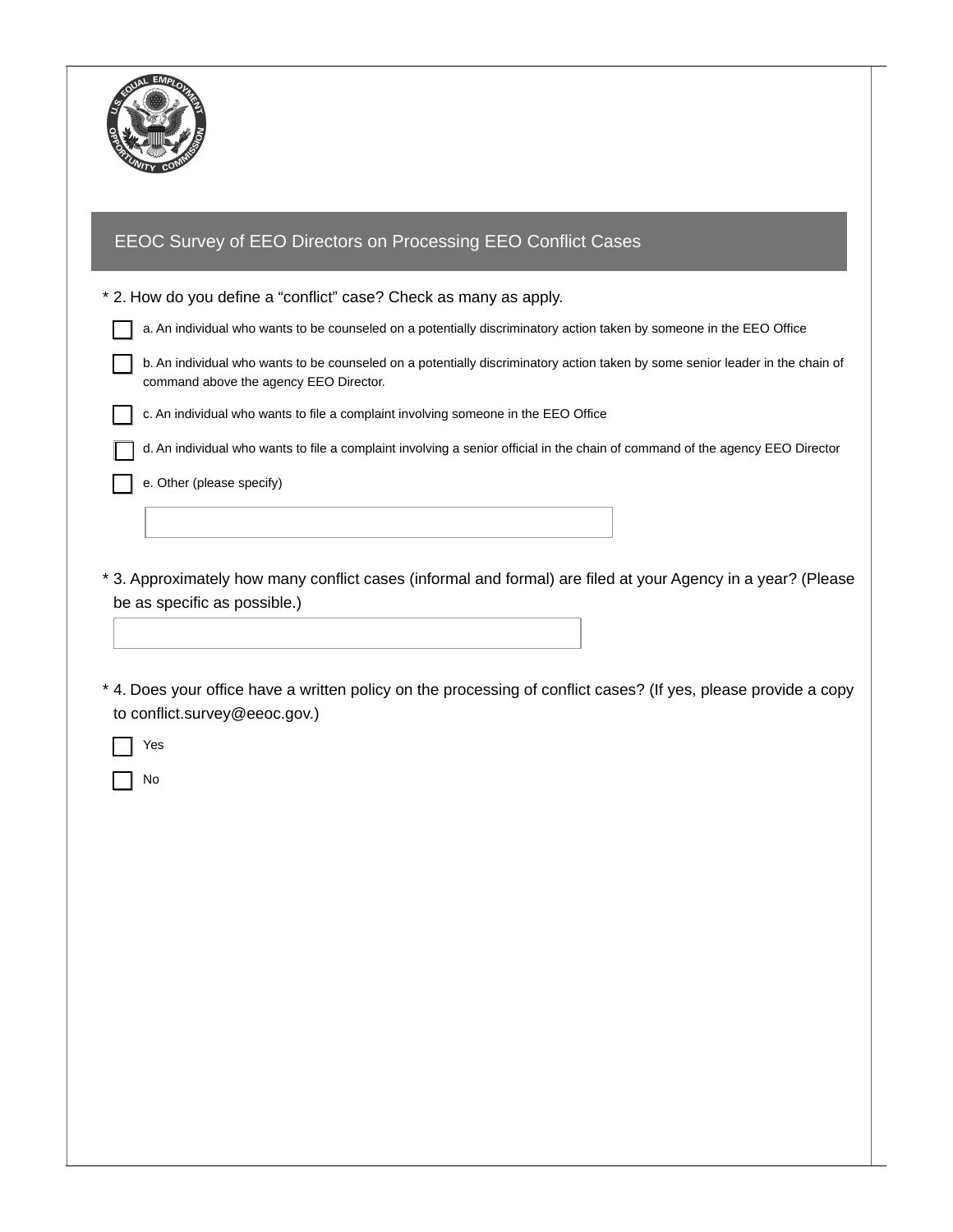

 \* 5. If your office does not have a written policy on the processing of conflict cases, please describe your process.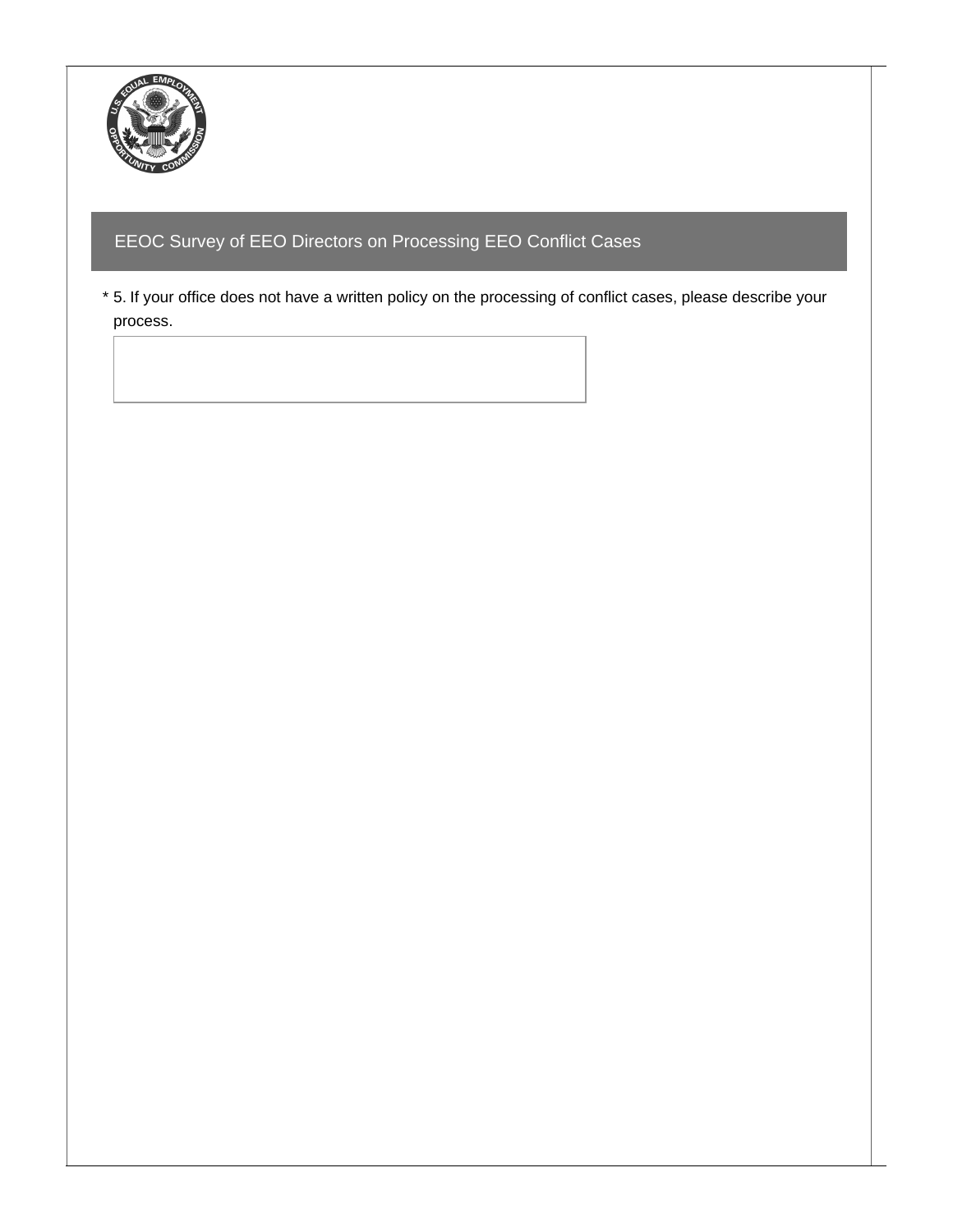

| * 6. Who typically processes your conflict cases?                                                          |
|------------------------------------------------------------------------------------------------------------|
| a. Another EEO office within your Agency                                                                   |
| b. A different federal agency                                                                              |
| c. A contractor or other private company                                                                   |
| Other (please explain)                                                                                     |
|                                                                                                            |
|                                                                                                            |
|                                                                                                            |
| * 7. How do you choose who processes the conflict case?                                                    |
| a. My office does not choose who processes the conflict case                                               |
| b. My office has contacts/relationships with other EEO offices within the Agency                           |
| c. My office has contacts/relationships with other EEO offices at different federal agencies               |
| d. My office has a contract in place for the processing of conflict cases                                  |
| e. Other (please explain)                                                                                  |
|                                                                                                            |
|                                                                                                            |
| * 8. If you have a written agreement with an external agency, or other organization, related to processing |
| conflict cases, please check yes below and provide a copy to conflict.survey@eeoc.gov.                     |
| Yes                                                                                                        |
| No                                                                                                         |
|                                                                                                            |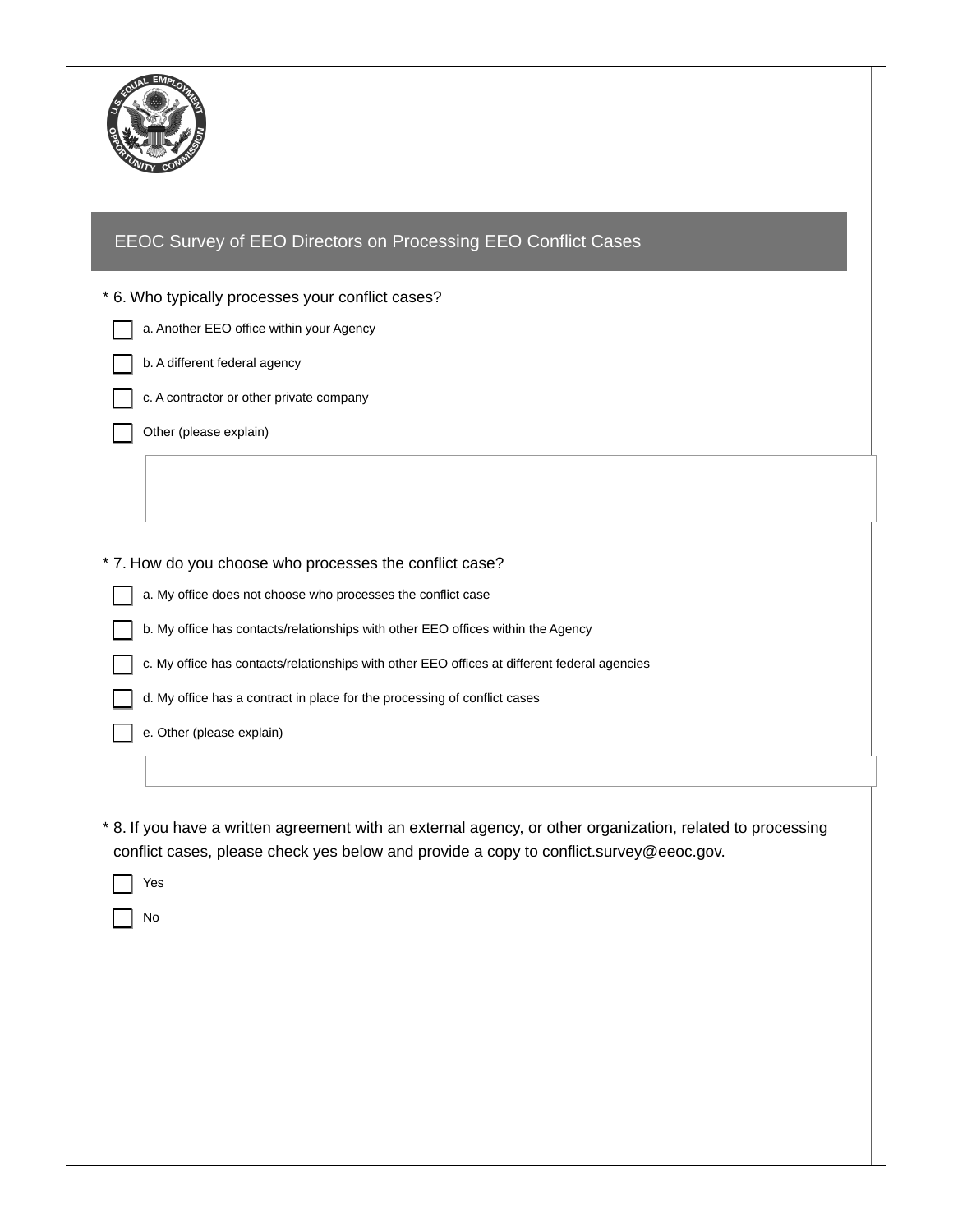

| and the other party. | * 9. If you do not have a written agreement, please describe the informal agreement between your agency |
|----------------------|---------------------------------------------------------------------------------------------------------|
|                      |                                                                                                         |
|                      |                                                                                                         |
|                      | * 10. Who chooses the investigators that process your conflict cases? How are they chosen?              |
|                      | a. My office chooses the investigators                                                                  |
|                      | b. The agency/company processing the complaint chooses the investigators, with input from my office     |
|                      | c. The agency/company processing the complaint chooses the investigators, with no input from my office  |
|                      | * 11. In conflict cases that you process, who pays the cost?                                            |
| a. Our agency        |                                                                                                         |
|                      | b. The referring agency                                                                                 |
|                      | c. There is no cost associated with the processing                                                      |
|                      | Other (please specify)                                                                                  |
|                      |                                                                                                         |
|                      | * 12. When applicable, who writes the final agency decision for conflict cases?                         |
| a. My office         |                                                                                                         |
|                      | b. The agency/company processing the complaint                                                          |
|                      | Other (please identify)                                                                                 |
|                      |                                                                                                         |
|                      |                                                                                                         |
|                      |                                                                                                         |
|                      |                                                                                                         |
|                      |                                                                                                         |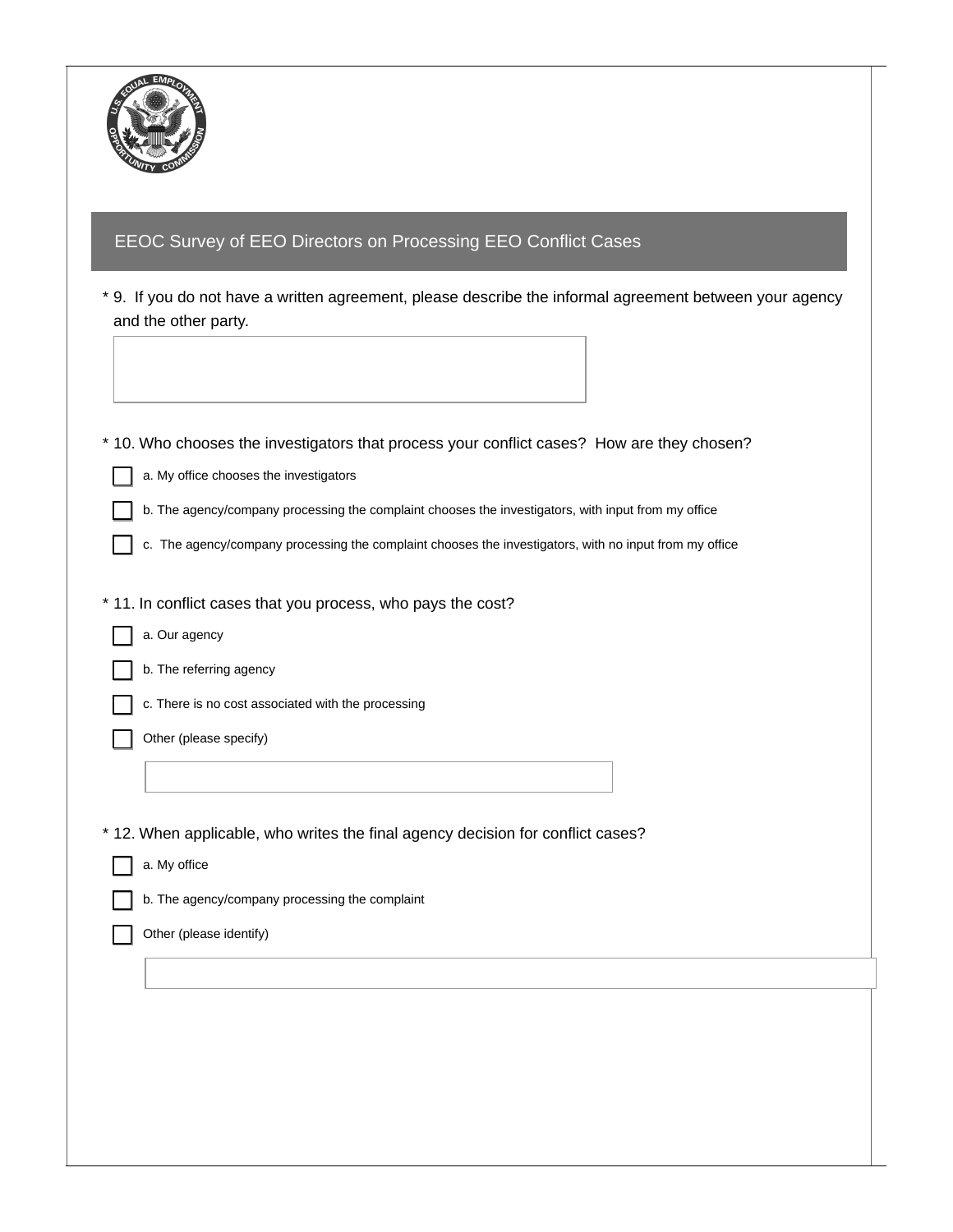|          | * 13. Who signs the FAD in a conflict case?                                                                |  |  |
|----------|------------------------------------------------------------------------------------------------------------|--|--|
|          | a. My EEO Director                                                                                         |  |  |
|          | b. My agency head                                                                                          |  |  |
|          | c. The other agency's EEO Director                                                                         |  |  |
|          | d. Another agency's head                                                                                   |  |  |
|          | e. Other (please specify)                                                                                  |  |  |
|          |                                                                                                            |  |  |
|          |                                                                                                            |  |  |
|          | * 14. Is there an individual outside of your EEO office for employees and/or applicants to contact if they |  |  |
|          | believe their complaint may pose a conflict of interest to the EEO office?                                 |  |  |
| Yes      |                                                                                                            |  |  |
| $\rm No$ |                                                                                                            |  |  |
|          |                                                                                                            |  |  |
|          |                                                                                                            |  |  |
|          |                                                                                                            |  |  |
|          |                                                                                                            |  |  |
|          |                                                                                                            |  |  |
|          |                                                                                                            |  |  |
|          |                                                                                                            |  |  |
|          |                                                                                                            |  |  |
|          |                                                                                                            |  |  |
|          |                                                                                                            |  |  |
|          |                                                                                                            |  |  |
|          |                                                                                                            |  |  |
|          |                                                                                                            |  |  |
|          |                                                                                                            |  |  |
|          |                                                                                                            |  |  |
|          |                                                                                                            |  |  |
|          |                                                                                                            |  |  |
|          |                                                                                                            |  |  |
|          |                                                                                                            |  |  |
|          |                                                                                                            |  |  |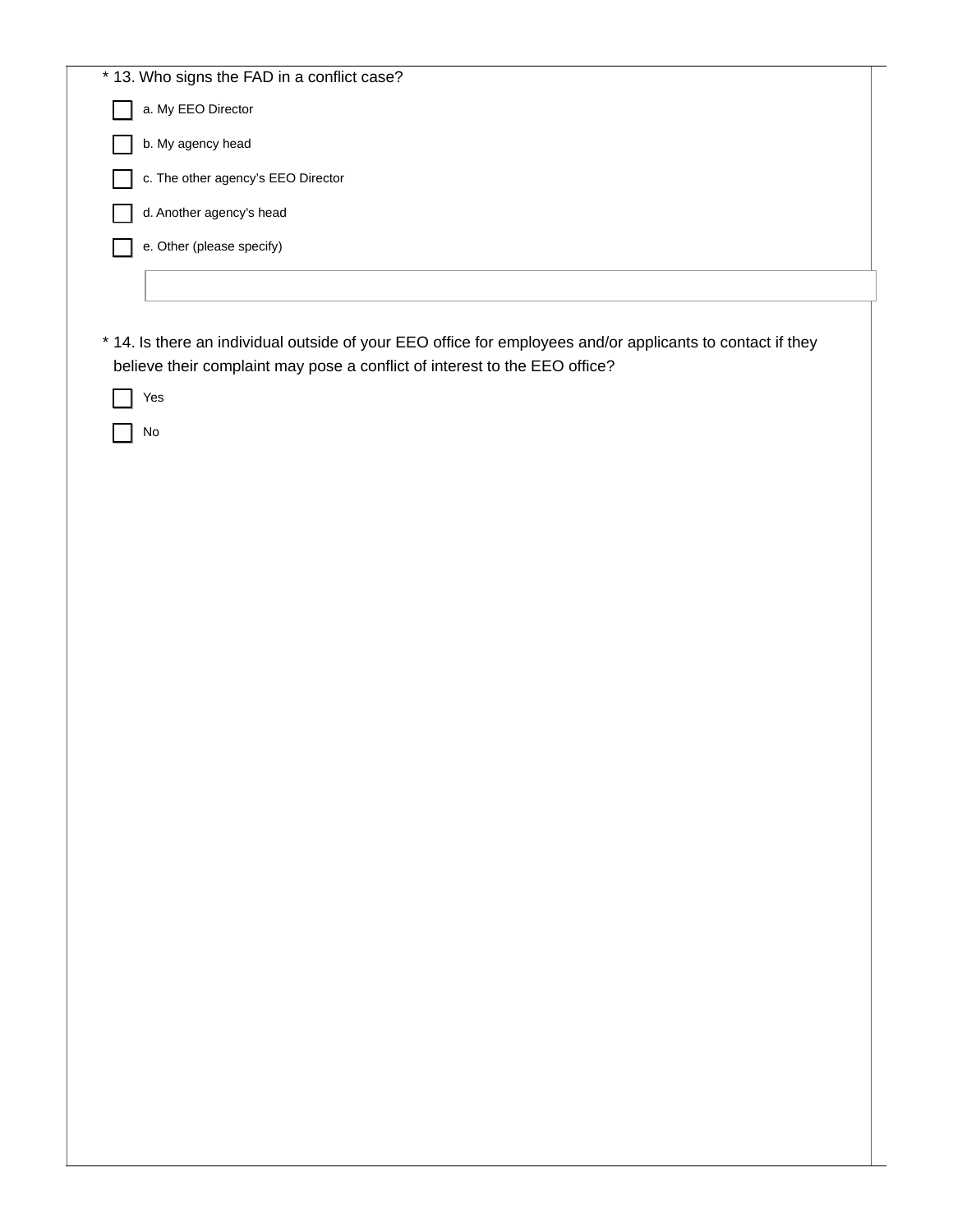

 \* 15. You stated that there is an individual outside of your EEO office that employees and/or applicants can contact if they believe their complaint may pose a conflict of interest to the EEO office , how is this information disseminated to employees and or applicants?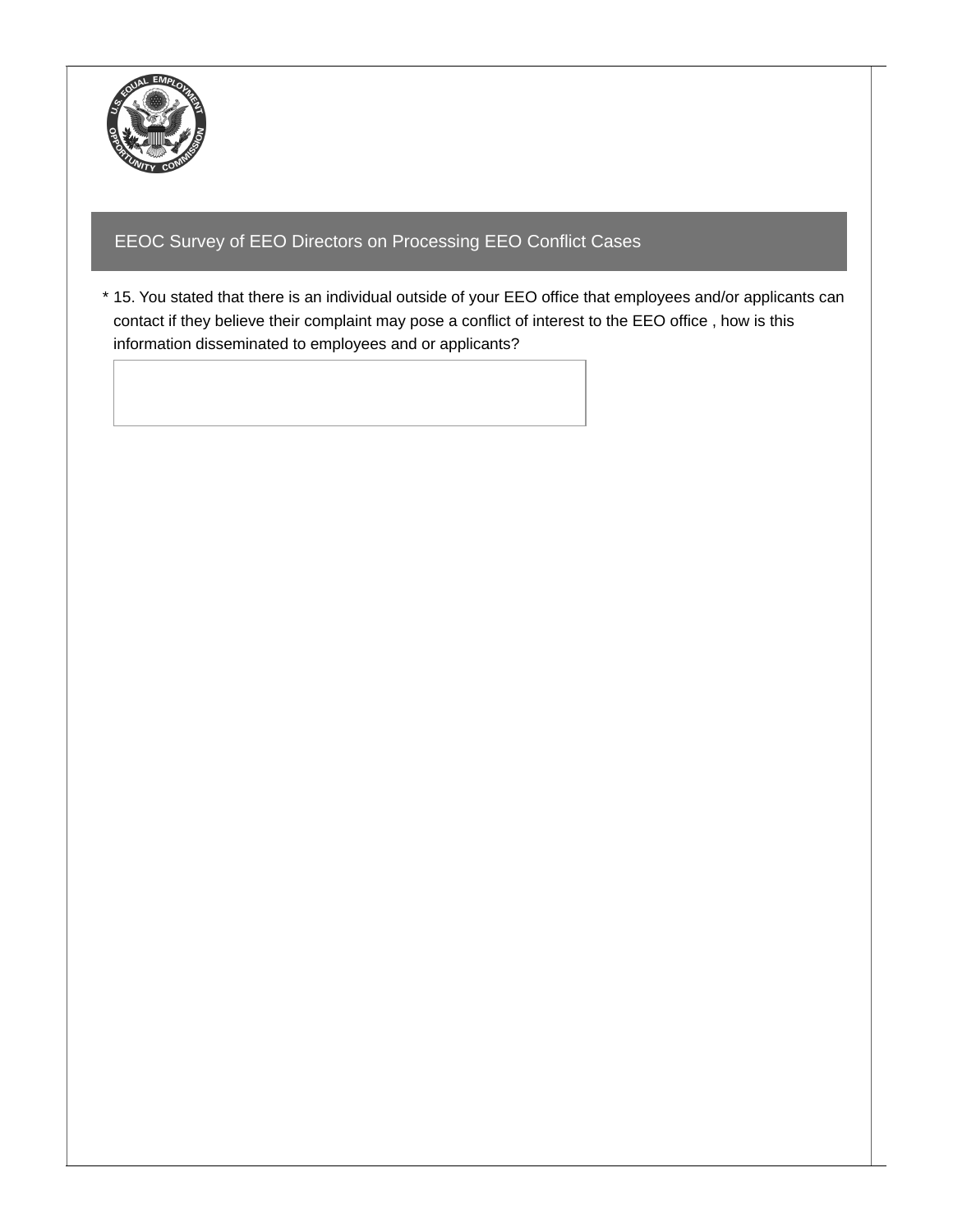

|  | EEOC Survey of EEO Directors on Processing EEO Conflict Cases |  |
|--|---------------------------------------------------------------|--|
|--|---------------------------------------------------------------|--|

 \* 16. What are the most common challenges when processing conflict cases? (Check as many as apply). a. Finding an office/agency/company to process the conflict case b. Lack of oversight in the processing of the conflict case c. Lack of timeliness in the processing of the conflict case d. Lack of communication with the office/agency/company processing the conflict case e. Poor quality of investigation of the conflict case. f. Other (please explain)

\* 17. Do you process conflict cases for another agency? Check as many as apply.

No

Yes, for other bureaus within my organization

Yes, for other agencies.

18. What lessons have your office learned about handling conflict cases?

19. What recommendations or best practices can you provide to EEOC for our report? Please be specific.